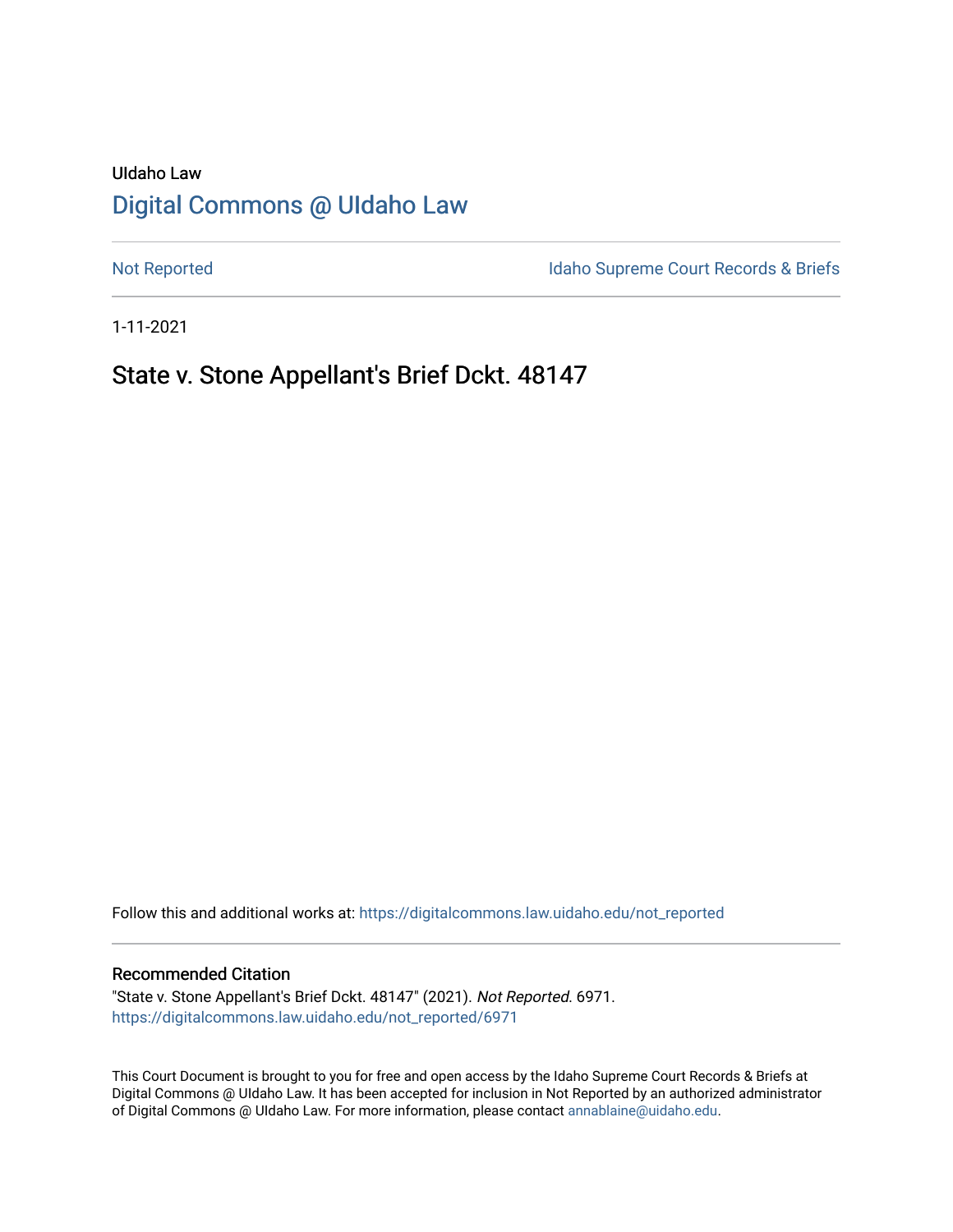Electronically Filed 1/11/2021 12:12 PM Idaho Supreme Court Melanie Gagnepain, Clerk of the Court By: Murriah Clifton, Deputy Clerk

ERIC D. FREDERICKSEN State Appellate Public Defender I.S.B. #6555

JACOB L. WESTERFIELD Deputy State Appellate Public Defender I.S.B. #9841 322 E. Front Street, Suite 570 Boise, Idaho 83702 Phone: (208) 334-2712 Fax: (208) 334-2985 E-mail: documents@sapd.state.id. us

#### IN THE SUPREME COURT OF THE STATE OF IDAHO

| STATE OF IDAHO,       |                                               |
|-----------------------|-----------------------------------------------|
| Plaintiff-Respondent, | NO. 48147-2020                                |
| v.                    | <b>TWIN FALLS COUNTY</b><br>NO. CR42-18-14556 |
| COOPER JADE STONE,    | <b>APPELLANT'S BRIEF</b>                      |
| Defendant-Appellant.  |                                               |

#### STATEMENT OF THE CASE

#### Nature of the Case

After Cooper Stone pied guilty to felony possession of a controlled substance, the district court sentenced him to five years, with two years fixed. A motion to revoke Mr. Stone's probation was subsequently filed. After Mr. Stone entered admissions to violating his probation, the district court revoked his probation and retained jurisdiction. The district court later entered an order relinquishing jurisdiction. Mr. Stone appeals, and he argues that the district court abused its discretion by relinquishing jurisdiction instead of placing him on probation.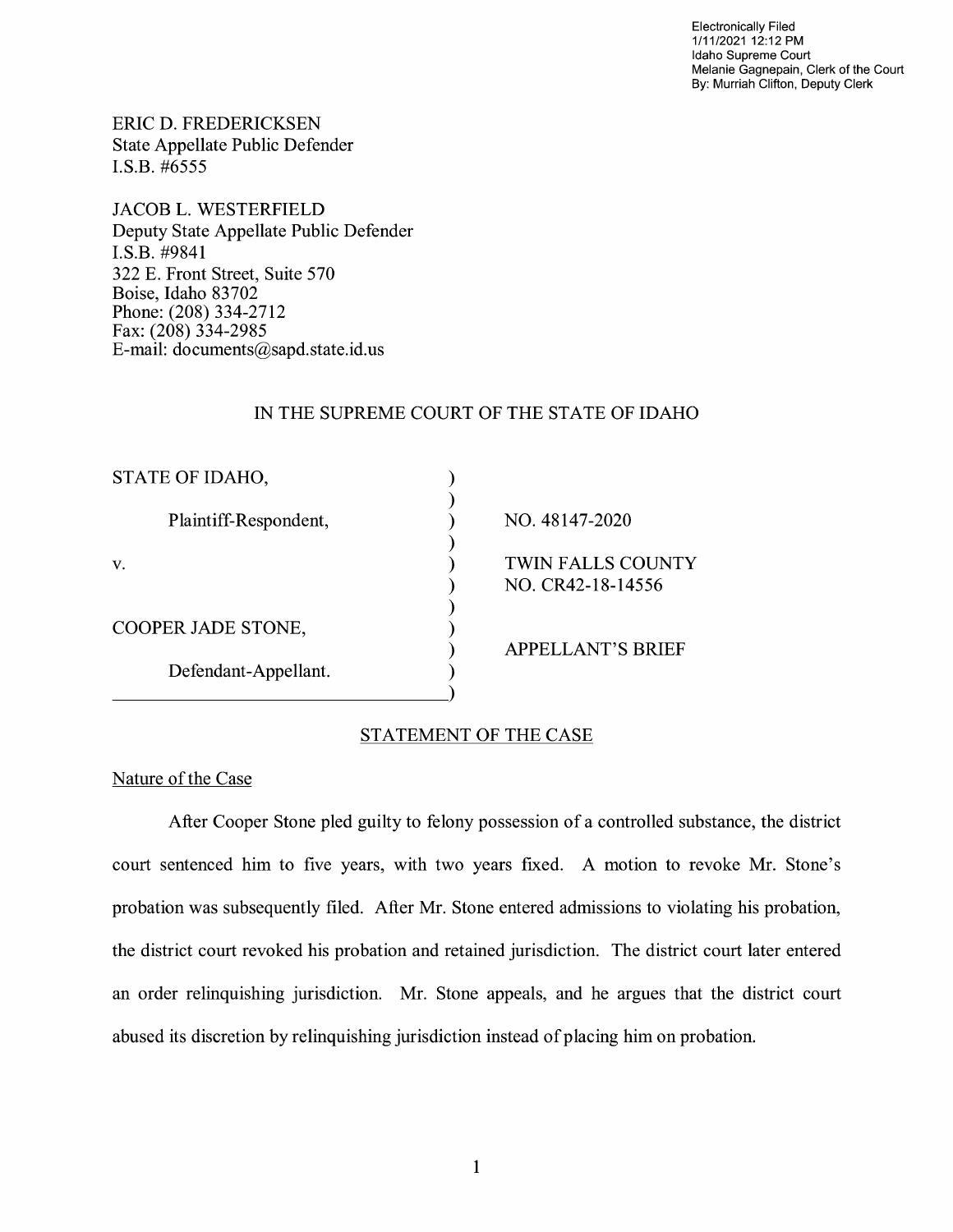#### Statement of the Facts & Course of Proceedings

In December 2018, the State filed a criminal complaint alleging that Mr. Stone committed felony possession of a controlled substance (methamphetamine). (R., pp.11-12.) According to the Presentence Investigation Report ("PSI"),<sup>1</sup> Mr. Stone was a passenger in a vehicle that was stopped for a traffic violation. (PSI, p.4.) Mr. Stone informed law enforcement that a backpack in the vehicle was his, and Mr. Stone provided a set of keys to unlock padlocks for the compartments of the backpack. (PSI, p.4.) Methamphetamine residue was ultimately discovered in one of the compartments of the backpack. (PSI, p.4.) Mr. Stone pled guilty to felony possession of a controlled substance, and he was sentenced to five years, with two years fixed, and placed onto probation. (R., pp.41-51, 61-68.)

A motion to revoke Mr. Stone's probation was filed thereafter. (R., pp.73-89.) Mr. Stone subsequently entered admissions to violating his probation. (R., p.91.) At the disposition hearing for those violations, the district court revoked Mr. Stone's probation but retained jurisdiction (a "rider"). (R., pp.96-98.) Mr. Stone successfully completed his programming on the rider and obtained his GED.<sup>2</sup> (PSI, pp.47-61.) However, Mr. Stone received disciplinary sanctions near the end of his programming for (1) informing staff that he received a black eye while working out when he had received that injury as a result of horseplay and (2) allowing another inmate to use his phone pin number so that that other inmate could make a call, which resulted in that other inmate violating a no contact order. (PSI, pp.48, 53.)

 $1$  Citations to the PSI refer to the 61-page electronic document with the confidential sentencing materials, titled "Supreme Court No. 48147-2020 Cooper Jade Stone - Confidential Exhibits."  $2$  Mr. Stone completed the CBI-Substance Abuse (CBI-SA), Career Bridge Two (GED), and Prerelease programs. (PSI, pp.47-61.)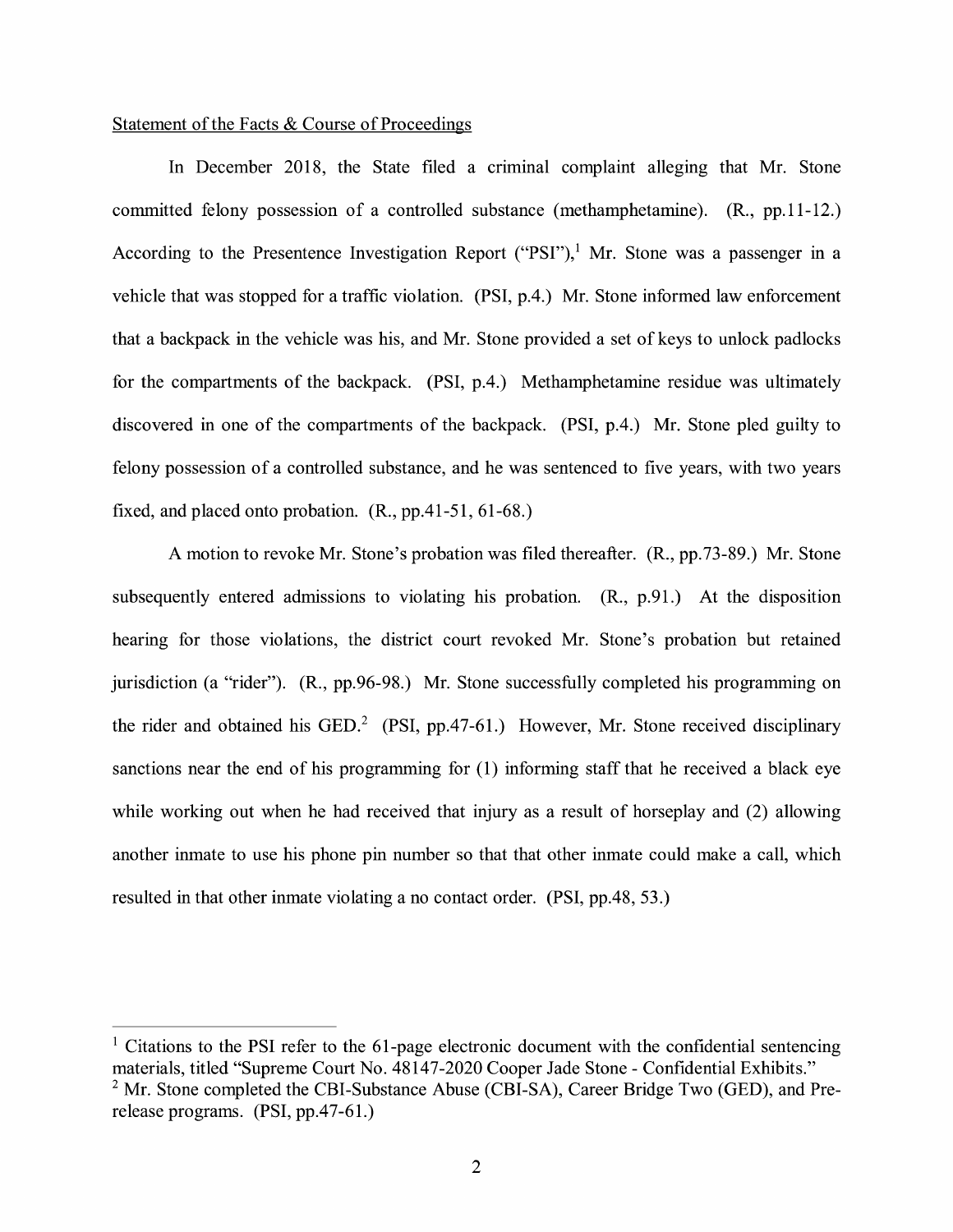At the rider review hearing, Mr. Stone requested that the district court released him onto probation.<sup>3</sup> (Tr., p.10, L.6-p.11, L.2.) The district court relinquished its jurisdiction over Mr. Stone, and the underlying sentence was executed.  $(R., pp.101-03; Tr., p.14, L.21-p.15,$ L.2.)

Mr. Stone timely appealed from the order relinguishing jurisdiction. (R., pp.105-08.)

## ISSUES

Did the district court abuse its discretion when it relinquished jurisdiction?

## ARGUMENT

#### The District Court Abused Its Discretion When It Relinquished Jurisdiction

An appellate court reviews a district court's decision to relinquish jurisdiction for an

abuse of discretion. *State v. Merwin,* 131 Idaho 642, 648 (1998). The district court's discretion

in deciding whether to relinquish jurisdiction is not limitless. *State v. Rhoades,* 122 Idaho 837,

837 (Ct. App. 1992).

When this Court reviews an alleged abuse of discretion by a trial court the sequence of inquiry requires consideration of four essentials. Whether the trial court: (1) correctly perceived the issue as one of discretion; (2) acted within the outer boundaries of its discretion; (3) acted consistently with the legal standards applicable to the specific choices available to it; and (4) reached its decision by the exercise of reason.

*Lunneborg v. My Fun Life,* 163 Idaho 856, 863 (2018). Furthermore, a district court's decision to

relinquish jurisdiction will not be deemed a clear abuse of discretion if the court has sufficient

information to determine that a suspended sentence and probation would be inappropriate under

LC.§ 19-2521. *See State v. Brunet,* 155 Idaho 724, 729 (2013).

<sup>&</sup>lt;sup>3</sup> The State's recommendation for the district court was, "[s]o if you do choose to put him on probation, the State just wants to make sure that your decision is an educated one concerning the goals of society protection as well as rehabilitation." (Tr., p.9, Ls.17-20.) The recommendation in the addendum to the presentence investigation ("APSI") was for Mr. Stone to be released onto probation. (PSI, pp.46, 51.)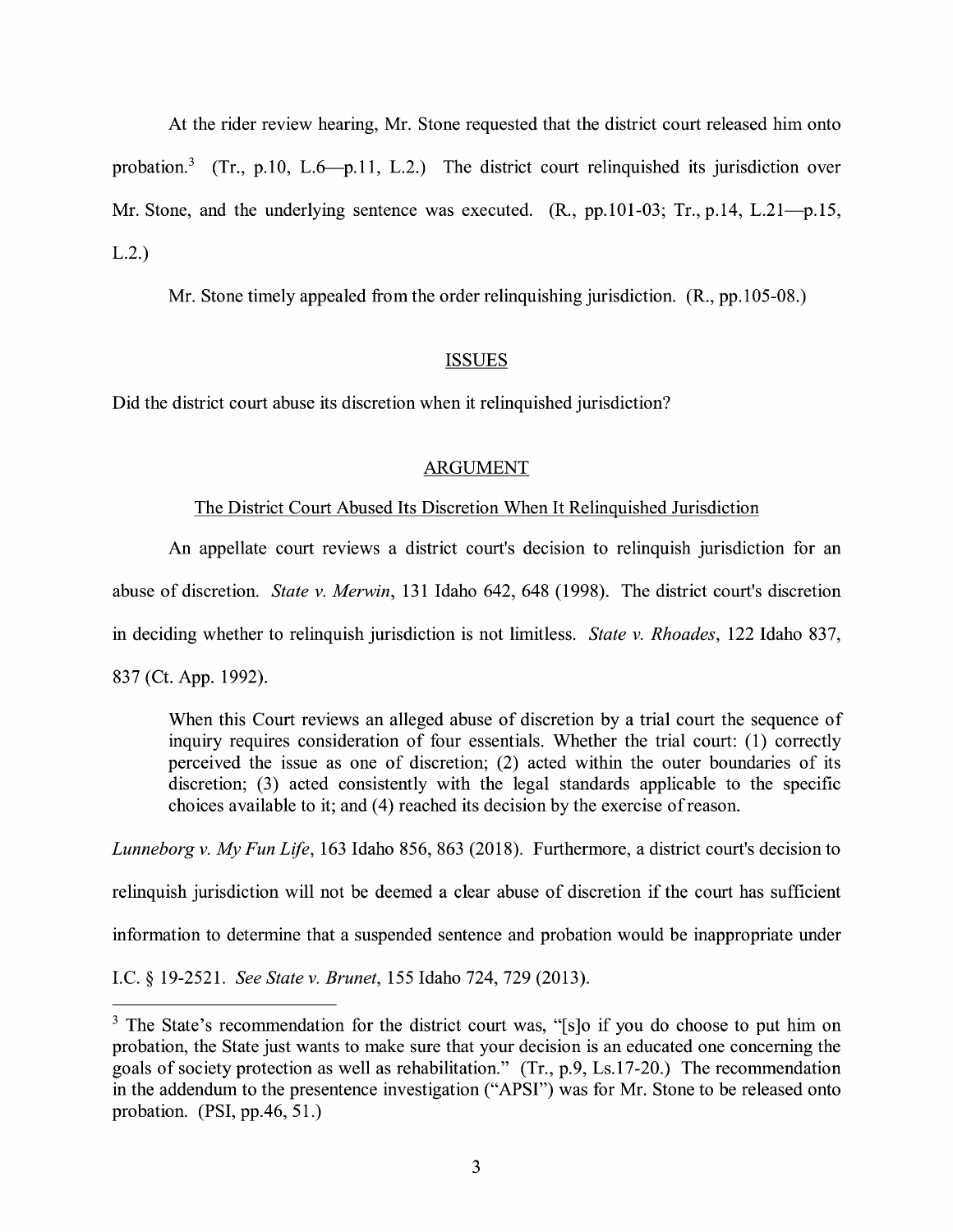In this case, Mr. Stone asserts the district court did not exercise reason and therefore abused its discretion by relinquishing jurisdiction rather than following his recommendation to release him onto probation. *(See Tr., p.10, L.6*—p.11, L.2.) Specifically, Mr. Stone contends that the district court abuse its discretion by relinquishing jurisdiction, in light of his completion of his programming on his rider, young age, limited criminal history, and acceptance of responsibility for his action.

Mr. Stone completed the CBI-Substance Abuse program and obtained his GED during the period of retained jurisdiction. (PSI, pp.47-52.) The APSI recommended that Mr. Stone be released onto community supervision, noting that:

Mr. Stone started his programming with a positive attitude. He participated in group discussions and the role plays. He was able to challenge his risky thinking and create more positive thinking. He applied the skills he learned in class and on the unit. He attended workshops to help identify outside resources. Mr. Stone did struggle with consistently following rules and if released would benefit from a higher level of supervision in the community.

(PSI, p.51.) As Mr. Stone's defense counsel explained at the rider review hearing, the Department of Corrections had monitored Mr. Stone's progress and issues during his rider and still determined that he would be an appropriate candidate for probation. (Tr., p.10, Ls.6-16.)

Mr. Stone was years old at the time of the offense, and his only prior criminal conviction was for misdemeanor possession of alcohol while under the age of . (PSI, pp.3, 5-6.) Mr. Stone successfully completed his probation for that misdemeanor case. (PSI, p.6.) Mr. Stone appears to have been fully cooperative with the police during their investigation that led to his criminal charge. (PSI, p.4.) Mr. Stone expressed remorse for his actions, writing in his presentence investigation report that he "immensely" regretted his involvement in his criminal activities. (PSI, p.5.) In his Global Appraisal of Individual Needs ("GAIN") evaluation, Mr. Stone disclosed that he had been homeless and unemployed for months prior to